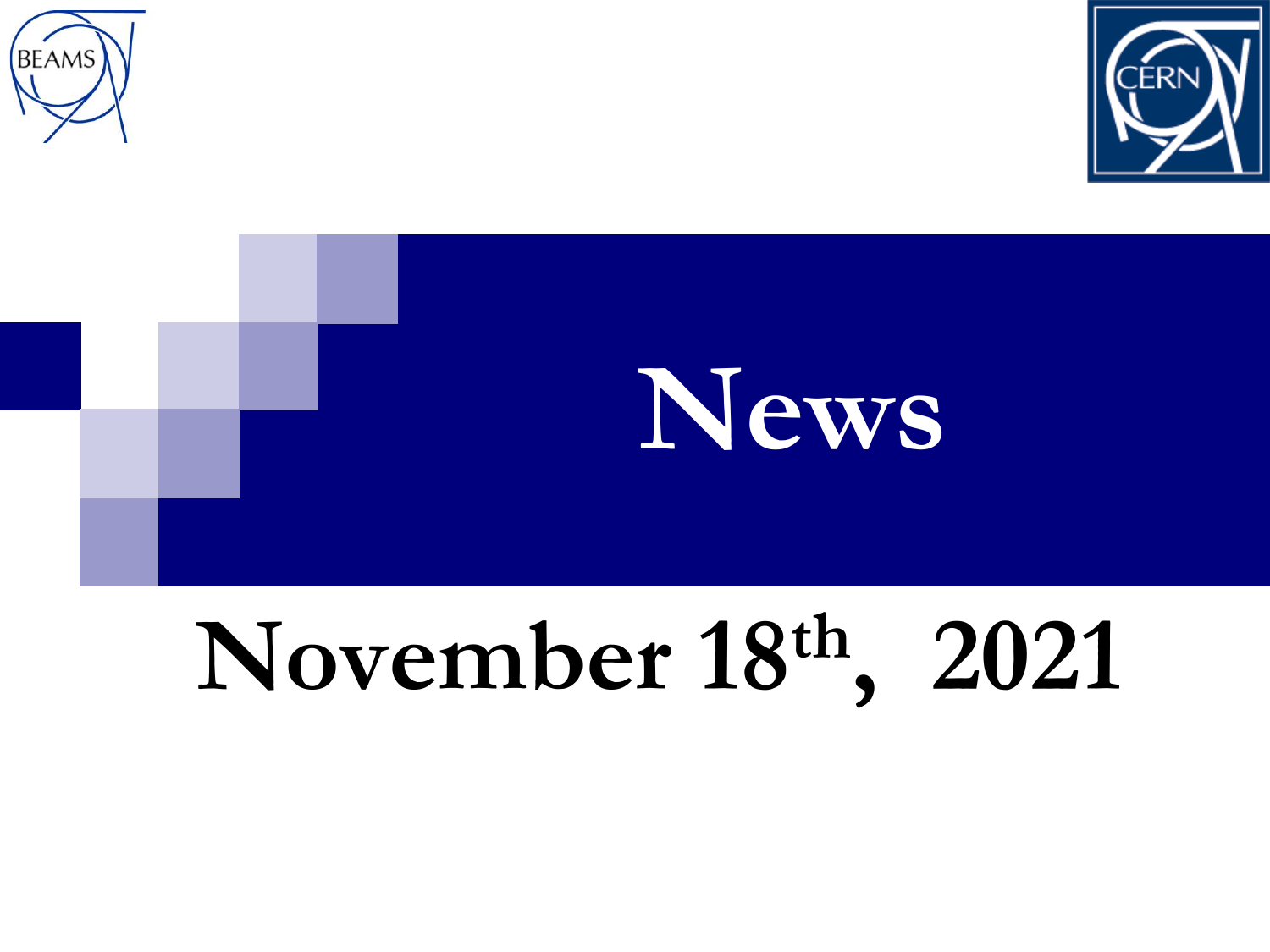## **COVID news**



- ◼ **Vital** to **maintain basic prevention measures: masks** in shared spaces, **seating limits** in cafeterias and restaurants and **use** of **proximeter** on-site
- **With symptoms (cold, flu, COVID-19), do not come on site, use TRAMED**
- ◼ **Office occupancy:** limited to **one person** when possible, if not **Type I masks**  mandatory, replaced every 4h, windows open with at least 20 cm all day, or fully for at least **10 min./2, rotation/TW can be accommodated**
- ◼ **End-of-year parties on-site** are **not authorised,** end-of year team **gatherings offsite** are strongly **discouraged**
- **Restaurant capacity increased** with new table layouts and tents (in R1 and 3), automated traffic counting system being tested
- **Annual closure:** for absence for **quarantine** due to travel consult lines B3-4 of **[Absence Management table](https://cds.cern.ch/record/2712801/files/AbsenceManagement-Table.pdf)**, to be discussed with **supervisor**
- Strongly encourage to use **Self-testing at CERN** when without symptoms
- ◼ CERN's **COVID-19 vaccination centre** (Pfizer-BioNTech) for **free** anyone with CERN access card and resident in **France or Switzerland** including **family members**  of CERN personnel, **retirees** and **contractor** personnel, during Mondays, Wednesdays and Fridays for residents in France, and on Tuesdays and Thursdays for residents in Switzerland, 9.00-11.30 a.m. and 2.00-4.30 p.m. To sign up, call the COVID Helpline at +41 22 766 7777 and full details [here](https://hse.cern/content/covid-19-vaccination)
- Flu vaccination (Building 568, from 1 November 2021, 08:30 am-12:20 p.m. and 1:30 -4:20 p.m. on working days) offered **free** for CERN pensioners and family members over 18 years covered by **CHIS**, by appointment via [PLAMED](https://plamed.web.cern.ch/)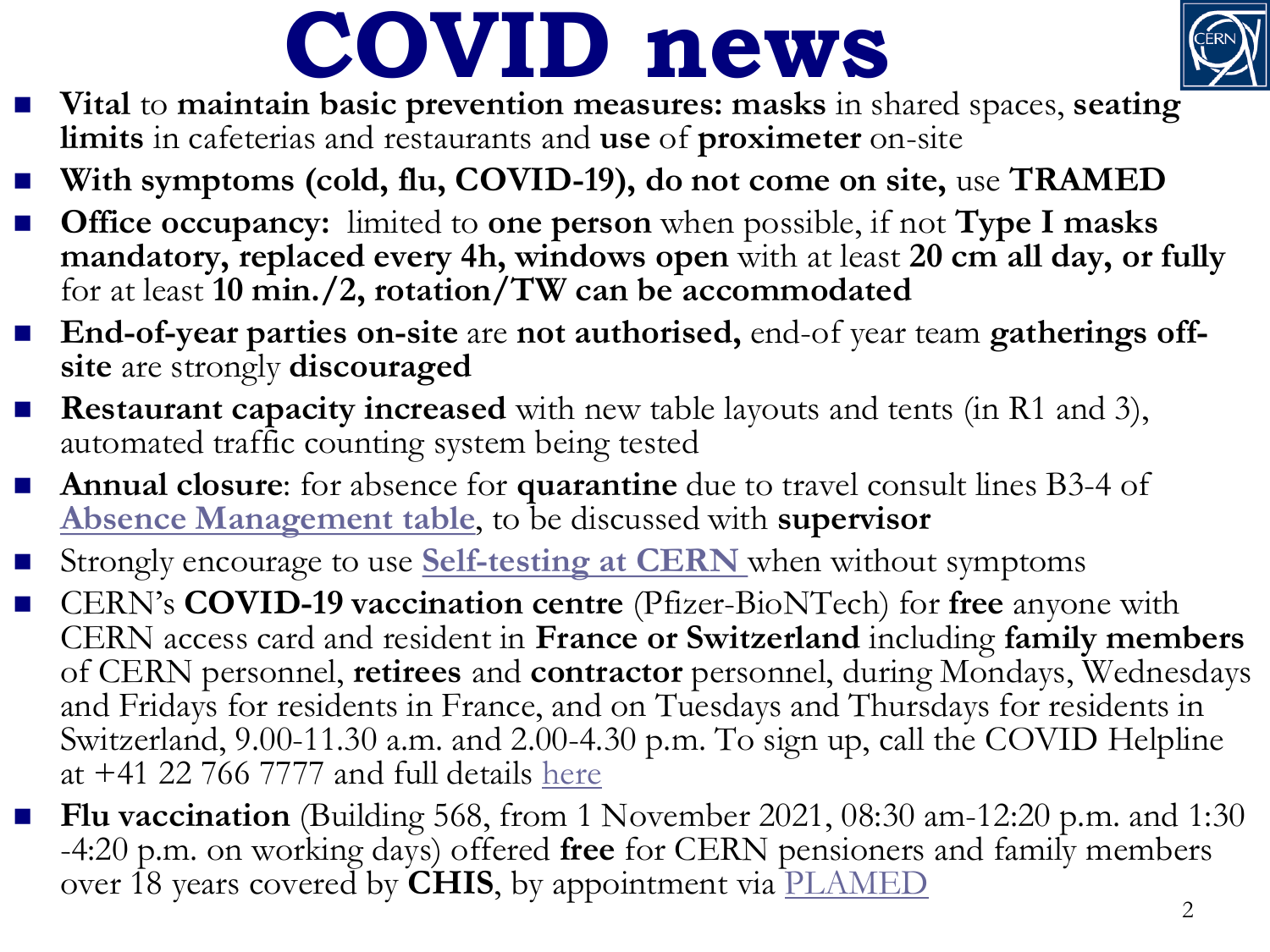## **Operation (15/11/2021)**



- ◼ **2021 run summary:**
- ◼ LINAC4: **99.3 % availability**, RFQ tuning MD, **development source tests** on-going
- PSB: 98% availability, MD beams
- ◼ ISOLDE: **Good running,** three additional weeks for physics with irradiated targets
- ◼ PS: Availability of **~88%**, 2.9e11 p/b on LHC25 beams
- ◼ AD/ELENA: **Water leak** on target quad
- ◼ **SPS: Availability** of **85.4%,** excellent progress with LHC ion beam for slipstacking tuning
- AWAKE: Last proton run of the year
- LINAC3: Excellent week, starts MD week
- LEIR: Beam continually sent to PS and SPS
- ◼ CLEAR: Dedicated to **irradiation** for **CHUV**
- LHC: Training in S78 resumed, decided **S23 warming up** due to **RF finger bending. Congrats** to **impedance team**